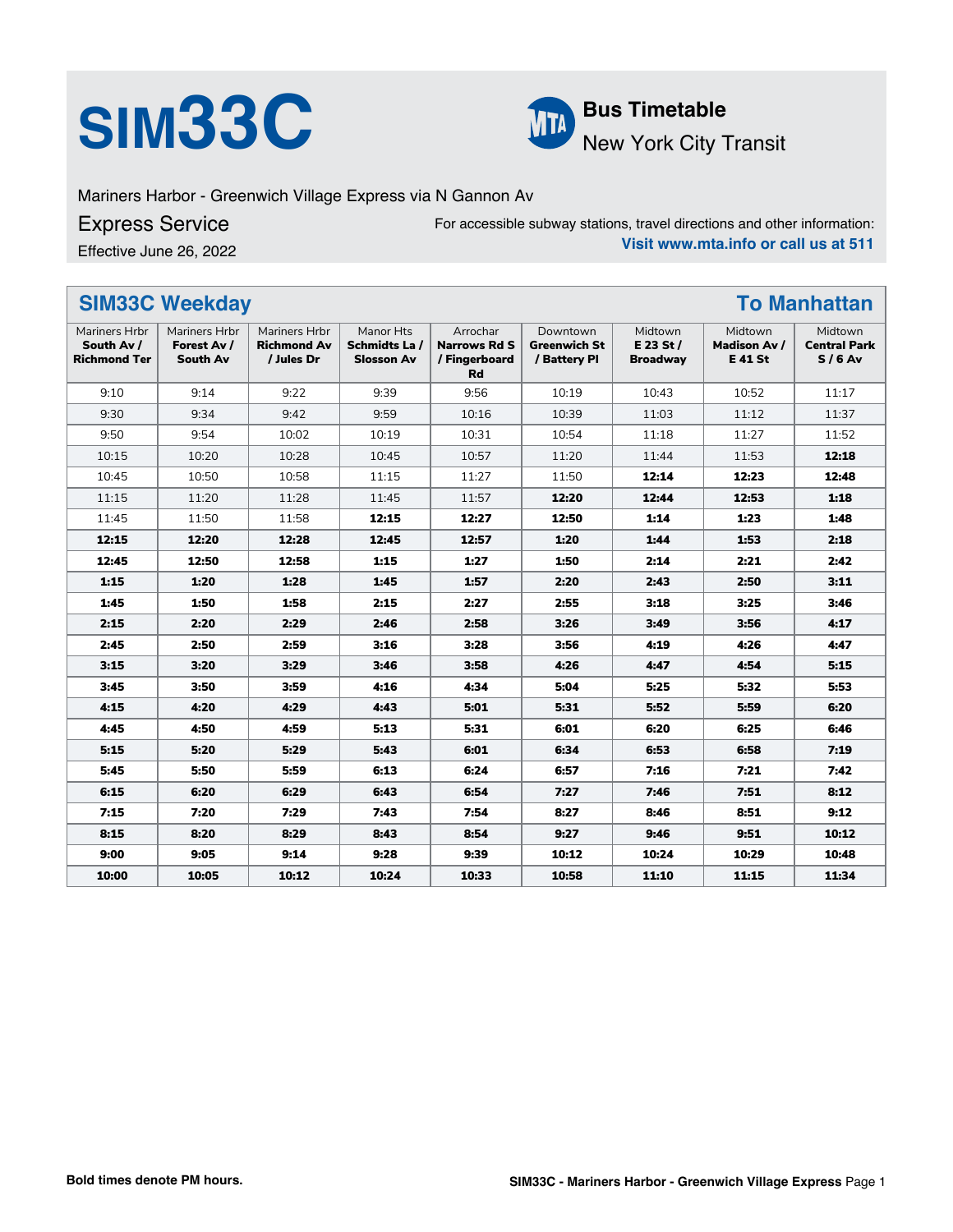#### **SIM33C Weekday To Mariners Harbor** Midtown **Central Park S / 6 Av** Midtown **5 Av / W 40 St** Midtown **E 23 St / Broadway** Downtown **Broadway / Morris St** Grasmere **Narrows Rd N / Fingerboard Rd** Castleton Crnrs **Reon Av / Henning St** Mariners Hrbr **Richmond Ter / South Av** 7:10 7:18 7:23 7:42 7:58 8:04 8:24 7:40 7:48 7:53 8:14 8:34 8:42 9:02 8:25 | 8:39 | 8:45 | 9:09 | 9:29 | 9:38 | 10:00 8:50 | 9:04 | 9:11 | 9:36 | 9:56 | 10:05 | 10:27 9:20 | 9:34 | 9:41 | 10:06 | 10:25 | 10:34 | 10:56 9:50 10:04 10:13 10:44 11:03 11:12 11:34 10:20 | 10:35 | 10:44 | 11:15 | 11:34 | 11:43 | **12:05** 10:50 11:05 11:14 11:45 **12:04 12:13 12:35** 11:20 11:35 11:44 **12:15 12:34 12:43 1:05** 11:50 **12:05 12:14 12:45 1:04 1:13 1:37 12:20 12:35 12:44 1:15 1:34 1:43 2:07 12:50 1:05 1:14 1:46 2:05 2:14 2:38 1:20 1:35 1:44 2:16 2:35 2:44 3:08 1:50 2:05 2:14 2:46 3:05 3:15 3:41 2:20 2:35 2:44 3:15 3:33 3:43 4:09 2:40 2:55 3:04 3:35 3:53 4:03 4:31 6:50 7:05 7:12 7:38 7:56 8:03 8:23 7:10 7:22 7:29 7:55 8:13 8:20 8:40 7:30 7:42 7:49 8:15 8:32 8:39 8:59 7:50 8:02 8:09 8:31 8:48 8:55 9:15 8:10 8:20 8:27 8:49 9:06 9:13 9:33 8:30 8:40 8:47 9:09 9:26 9:33 9:53 8:50 9:00 9:07 9:29 9:46 9:53 10:13 9:10 9:20 9:27 9:49 10:06 10:13 10:31 9:30 9:40 9:47 10:07 10:23 10:30 10:48 9:50 10:00 10:06 10:23 10:39 10:46 11:04 10:20 10:29 10:35 10:52 11:08 11:15 11:33 10:50 10:59 11:05 11:22 11:38 11:45** 12:03 **11:20 11:29 11:35 11:52** 12:08 12:15 12:33 **11:50 11:59** 12:05 12:22 12:38 12:245 1:03 12:20 | 12:29 | 12:35 | 12:52 | 1:08 | 1:15 | 1:33 1:20 1:29 1:35 1:52 2:08 2:15 2:33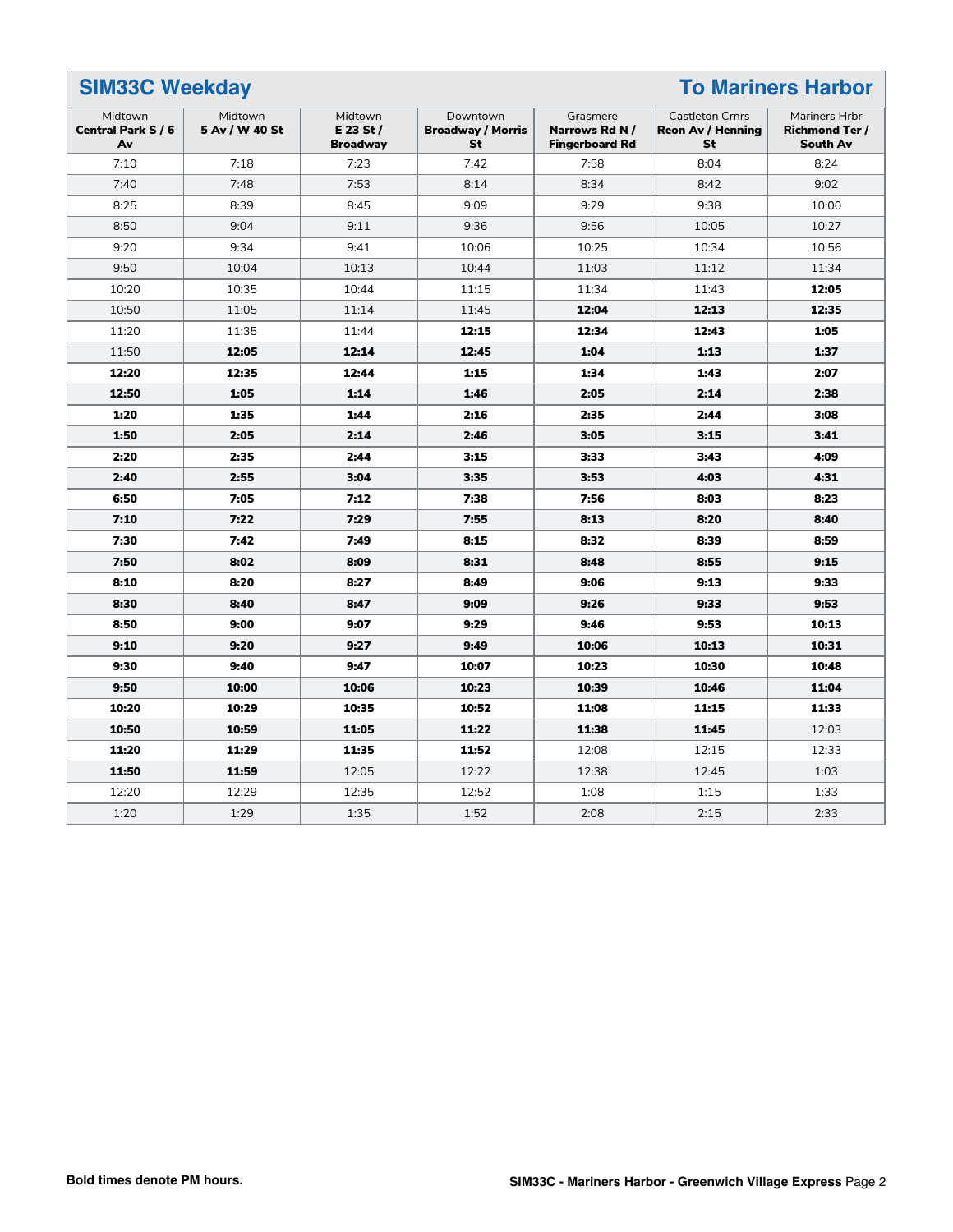| <b>SIM33C Saturday</b><br><b>To Manhattan</b>      |                                          |                                                   |                                                |                                                        |                                          |                                           |                                                 |                                            |
|----------------------------------------------------|------------------------------------------|---------------------------------------------------|------------------------------------------------|--------------------------------------------------------|------------------------------------------|-------------------------------------------|-------------------------------------------------|--------------------------------------------|
| Mariners Hrbr<br>South Av /<br><b>Richmond Ter</b> | Mariners Hrbr<br>Forest Av /<br>South Av | Mariners Hrbr<br><b>Richmond Av</b><br>/ Jules Dr | Manor Hts<br>Schmidts La/<br><b>Slosson Av</b> | Arrochar<br><b>Narrows Rd S</b><br>/ Fingerboard<br>Rd | Downtown<br>Greenwich St<br>/ Battery Pl | Midtown<br>$E$ 23 St /<br><b>Broadway</b> | Midtown<br><b>Madison Av /</b><br><b>E41 St</b> | Midtown<br><b>Central Park</b><br>$S/6$ Av |
| 5:30                                               | 5:34                                     | 5:42                                              | 5:54                                           | 6:03                                                   | 6:21                                     | 6:34                                      | 6:37                                            | 6:43                                       |
| 6:10                                               | 6:14                                     | 6:22                                              | 6:34                                           | 6:44                                                   | 7:02                                     | 7:17                                      | 7:20                                            | 7:26                                       |
| 6:35                                               | 6:39                                     | 6:47                                              | 6:59                                           | 7:09                                                   | 7:27                                     | 7:42                                      | 7:45                                            | 7:51                                       |
| 6:50                                               | 6:54                                     | 7:02                                              | 7:14                                           | 7:24                                                   | 7:42                                     | 7:57                                      | 8:00                                            | 8:06                                       |
| 7:10                                               | 7:14                                     | 7:22                                              | 7:34                                           | 7:44                                                   | 8:02                                     | 8:17                                      | 8:20                                            | 8:26                                       |
| 7:30                                               | 7:34                                     | 7:42                                              | 7:54                                           | 8:04                                                   | 8:22                                     | 8:37                                      | 8:40                                            | 8:46                                       |
| 7:50                                               | 7:54                                     | 8:02                                              | 8:14                                           | 8:24                                                   | 8:42                                     | 8:57                                      | 9:00                                            | 9:06                                       |
| 8:10                                               | 8:14                                     | 8:22                                              | 8:34                                           | 8:44                                                   | 9:02                                     | 9:17                                      | 9:20                                            | 9:26                                       |
| 8:30                                               | 8:34                                     | 8:42                                              | 8:54                                           | 9:04                                                   | 9:22                                     | 9:37                                      | 9:40                                            | 9:46                                       |
| 8:50                                               | 8:54                                     | 9:02                                              | 9:14                                           | 9:24                                                   | 9:42                                     | 9:57                                      | 10:00                                           | 10:06                                      |
| 9:10                                               | 9:14                                     | 9:22                                              | 9:34                                           | 9:44                                                   | 10:02                                    | 10:17                                     | 10:20                                           | 10:26                                      |
| 9:30                                               | 9:34                                     | 9:42                                              | 9:54                                           | 10:04                                                  | 10:22                                    | 10:37                                     | 10:41                                           | 10:47                                      |
| 9:50                                               | 9:54                                     | 10:02                                             | 10:14                                          | 10:24                                                  | 10:42                                    | 11:04                                     | 11:08                                           | 11:14                                      |
| 10:10                                              | 10:14                                    | 10:22                                             | 10:34                                          | 10:44                                                  | 11:07                                    | 11:29                                     | 11:33                                           | 11:41                                      |
| 10:35                                              | 10:39                                    | 10:47                                             | 11:01                                          | 11:11                                                  | 11:34                                    | 11:56                                     | 12:01                                           | 12:09                                      |
| 11:00                                              | 11:04                                    | 11:12                                             | 11:26                                          | 11:36                                                  | 12:01                                    | 12:23                                     | 12:28                                           | 12:36                                      |
| 11:25                                              | 11:29                                    | 11:37                                             | 11:51                                          | 12:01                                                  | 12:26                                    | 12:48                                     | 12:53                                           | 1:01                                       |
| 11:55                                              | 11:59                                    | 12:07                                             | 12:21                                          | 12:31                                                  | 12:56                                    | 1:18                                      | 1:23                                            | 1:31                                       |
| 12:25                                              | 12:29                                    | 12:37                                             | 12:51                                          | 1:01                                                   | 1:26                                     | 1:48                                      | 1:53                                            | 2:01                                       |
| 12:55                                              | 12:59                                    | 1:07                                              | 1:21                                           | 1:31                                                   | 1:56                                     | 2:18                                      | 2:25                                            | 2:33                                       |
| 1:25                                               | 1:29                                     | 1:37                                              | 1:51                                           | 2:01                                                   | 2:27                                     | 2:49                                      | 2:56                                            | 3:04                                       |
| 1:55                                               | 1:59                                     | 2:07                                              | 2:21                                           | 2:32                                                   | 2:58                                     | 3:20                                      | 3:26                                            | 3:33                                       |
| 2:25                                               | 2:29                                     | 2:38                                              | 2:52                                           | 3:03                                                   | 3:31                                     | 3:56                                      | 4:02                                            | 4:09                                       |
| 2:55                                               | 2:59                                     | 3:08                                              | 3:22                                           | 3:31                                                   | 3:59                                     | 4:24                                      | 4:30                                            | 4:37                                       |
| 3:25                                               | 3:29                                     | 3:40                                              | 3:54                                           | 4:03                                                   | 4:31                                     | 4:56                                      | 5:02                                            | 5:09                                       |
| 3:55                                               | 3:59                                     | 4:10                                              | 4:24                                           | 4:33                                                   | 5:01                                     | 5:26                                      | 5:32                                            | 5:39                                       |
| 4:25                                               | 4:29                                     | 4:40                                              | 4:54                                           | 5:03                                                   | 5:31                                     | 5:54                                      | 6:00                                            | 6:07                                       |
| 4:55                                               | 4:59                                     | 5:10                                              | 5:24                                           | 5:33                                                   | 5:59                                     | 6:22                                      | 6:28                                            | 6:35                                       |
| 5:25                                               | 5:29                                     | 5:40                                              | 5:53                                           | 6:02                                                   | 6:28                                     | 6:51                                      | 6:57                                            | 7:04                                       |
| 5:55                                               | 5:59                                     | 6:09                                              | 6:22                                           | 6:31                                                   | 6:54                                     | 7:17                                      | 7:23                                            | 7:30                                       |
| 6:25                                               | 6:29                                     | 6:39                                              | 6:52                                           | 7:01                                                   | 7:24                                     | 7:47                                      | 7:53                                            | 7:58                                       |
| 6:55                                               | 6:59                                     | 7:08                                              | 7:21                                           | 7:30                                                   | 7:50                                     | 8:13                                      | 8:19                                            | 8:24                                       |
| 7:25                                               | 7:29                                     | 7:38                                              | 7:51                                           | 8:00                                                   | 8:20                                     | 8:43                                      | 8:49                                            | 8:54                                       |
| 7:55                                               | 7:59                                     | 8:08                                              | 8:21                                           | 8:30                                                   | 8:50                                     | 9:13                                      | 9:19                                            | 9:24                                       |
| 8:25                                               | 8:29                                     | 8:38                                              | 8:51                                           | 9:00                                                   | 9:20                                     | 9:43                                      | 9:48                                            | 9:53                                       |
| 8:55                                               | 8:59                                     | 9:08                                              | 9:21                                           | 9:30                                                   | 9:48                                     | 10:09                                     | 10:14                                           | 10:19                                      |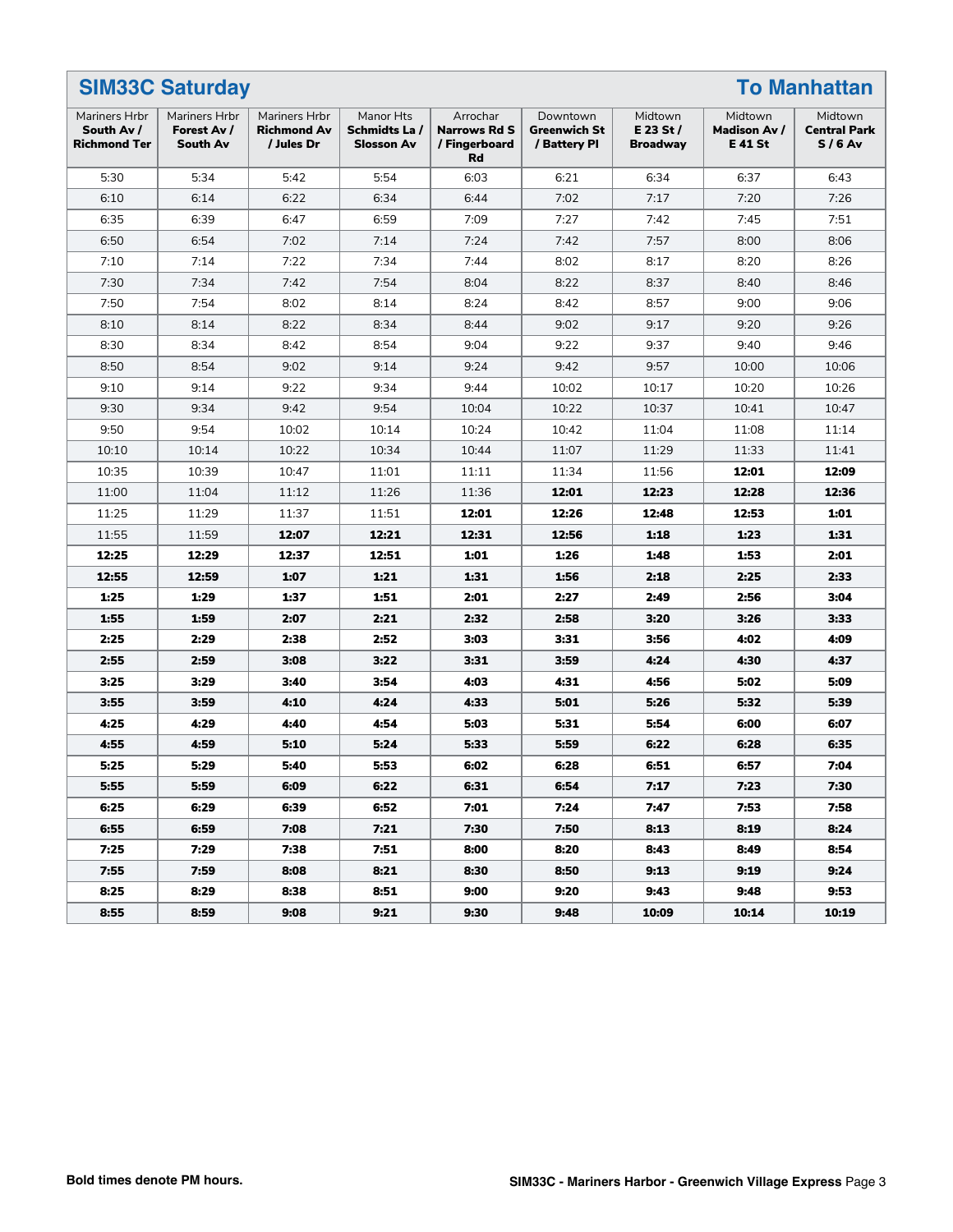#### **SIM33C Saturday To Mariners Harbor** Midtown **Central Park S / 6 Av** Midtown **5 Av / W 40 St** Midtown **E 23 St / Broadway** Downtown **Broadway / Morris St** Grasmere **Narrows Rd N / Fingerboard Rd** Castleton Crnrs **Reon Av / Henning St** Mariners Hrbr **Richmond Ter / South Av** 7:30 7:37 7:41 7:56 8:11 8:16 8:33 8:30 | 8:38 | 8:43 | 8:58 | 9:14 | 9:19 | 9:36 8:55 | 9:03 | 9:08 | 9:23 | 9:39 | 9:45 | 10:06 9:15 9:23 9:28 9:43 9:59 10:05 10:26 9:35 | 9:44 | 9:50 | 10:07 | 10:23 | 10:29 | 10:50 9:55 10:04 10:10 10:27 10:43 10:50 11:13 10:15 | 10:24 | 10:30 | 10:48 | 11:04 | 11:11 | 11:34 10:35 10:45 10:51 11:09 11:25 11:32 11:55 10:55 | 11:05 | 11:11 | 11:29 | 11:45 | 11:52 | **12:15** 11:15 11:25 11:31 11:51 **12:10 12:17 12:40** 11:35 11:46 11:52 **12:12 12:31 12:40 1:03** 11:55 **12:06 12:12 12:32 12:51 1:00 1:23 12:15 12:26 12:32 12:56 1:15 1:24 1:47 12:40 12:51 12:57 1:21 1:40 1:49 2:12 1:10 1:21 1:27 1:51 2:10 2:19 2:42 1:40 1:51 1:57 2:21 2:40 2:50 3:14 2:10 2:21 2:27 2:51 3:10 3:20 3:44 2:40 2:51 2:57 3:21 3:40 3:50 4:14 3:10 3:21 3:27 3:51 4:10 4:20 4:44 3:40 3:51 3:57 4:21 4:40 4:51 5:16 4:10 4:21 4:27 4:51 5:10 5:21 5:46 4:40 4:51 4:57 5:21 5:40 5:50 6:13 5:10 5:21 5:27 5:51 6:10 6:20 6:43 5:40 5:51 5:57 6:21 6:40 6:50 7:13 6:10 6:21 6:27 6:51 7:10 7:20 7:43 6:40 6:51 6:57 7:21 7:40 7:49 8:08 7:10 7:21 7:27 7:51 8:08 8:17 8:36 7:40 7:49 7:55 8:16 8:33 8:42 9:01 8:10 8:19 8:25 8:46 9:03 9:12 9:31 8:40 8:49 8:55 9:16 9:33 9:42 10:01 9:10 9:19 9:25 9:46 10:03 10:12 10:31 9:40 9:49 9:55 10:16 10:33 10:42 11:01 10:10 10:19 10:25 10:46 11:03 11:12 11:31 10:40 10:49 10:55 11:16 11:33 11:42** 12:01 **11:10 11:19 11:25 11:45** 12:01 12:10 12:29 **11:40 11:48 11:54** 12:13 12:29 12:38 12:57 12:10 12:18 12:24 12:43 12:59 1:08 1:27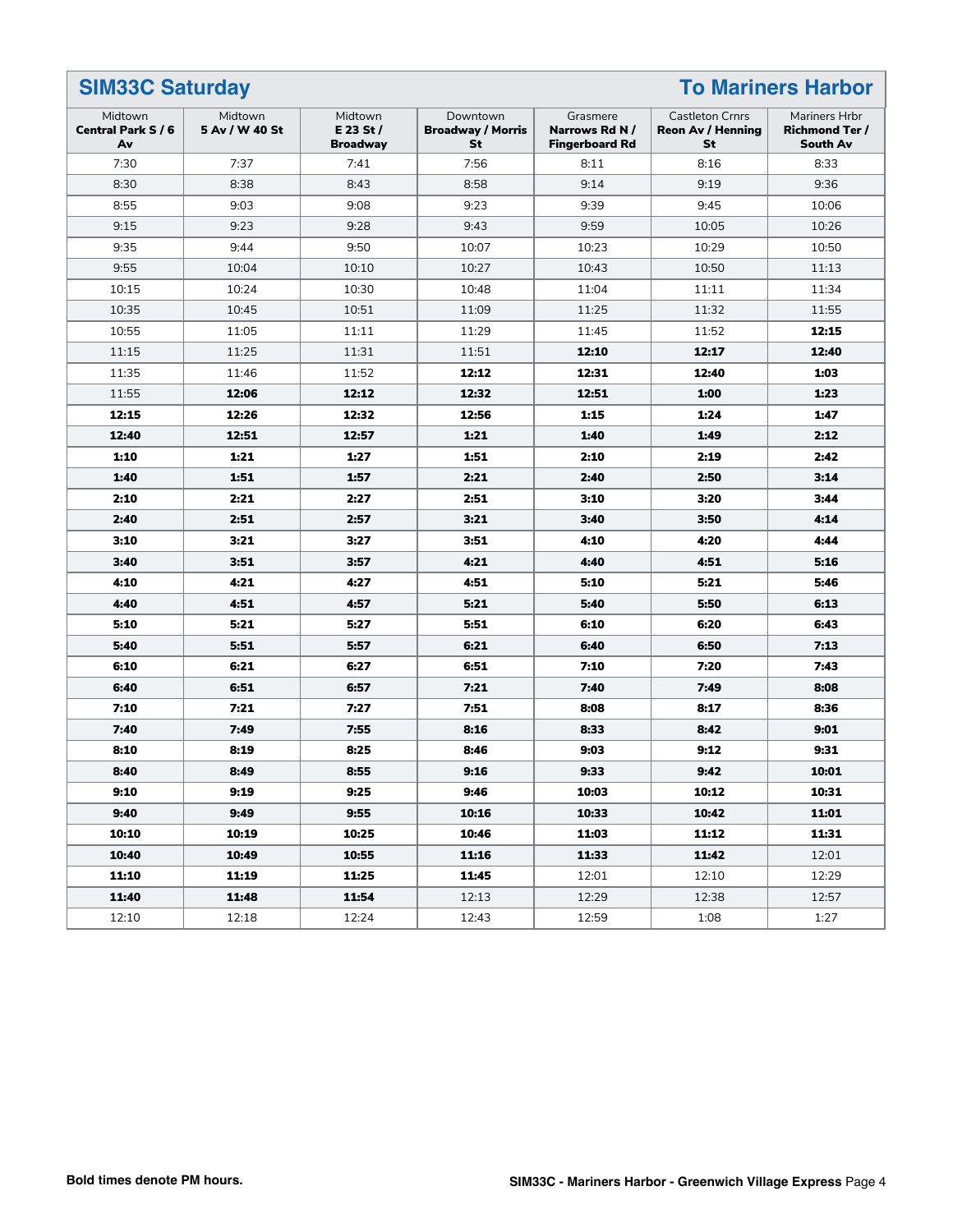| <b>SIM33C Sunday</b><br><b>To Manhattan</b>        |                                                 |                                                   |                                                 |                                                               |                                                 |                                         |                                          |                                            |
|----------------------------------------------------|-------------------------------------------------|---------------------------------------------------|-------------------------------------------------|---------------------------------------------------------------|-------------------------------------------------|-----------------------------------------|------------------------------------------|--------------------------------------------|
| Mariners Hrbr<br>South Av /<br><b>Richmond Ter</b> | <b>Mariners Hrbr</b><br>Forest Av /<br>South Av | Mariners Hrbr<br><b>Richmond Av</b><br>/ Jules Dr | Manor Hts<br>Schmidts La /<br><b>Slosson Av</b> | Arrochar<br><b>Narrows Rd S</b><br>/ Fingerboard<br><b>Rd</b> | Downtown<br><b>Greenwich St</b><br>/ Battery Pl | Midtown<br>E 23 St /<br><b>Broadway</b> | Midtown<br>Madison Av /<br><b>E41 St</b> | Midtown<br><b>Central Park</b><br>$S/6$ Av |
| 6:35                                               | 6:40                                            | 6:45                                              | 6:57                                            | 7:05                                                          | 7:19                                            | 7:33                                    | 7:36                                     | 7:42                                       |
| 7:05                                               | 7:10                                            | 7:15                                              | 7:27                                            | 7:35                                                          | 7:49                                            | 8:03                                    | 8:06                                     | 8:14                                       |
| 7:35                                               | 7:40                                            | 7:45                                              | 7:57                                            | 8:05                                                          | 8:19                                            | 8:34                                    | 8:37                                     | 8:45                                       |
| 8:05                                               | 8:10                                            | 8:17                                              | 8:31                                            | 8:40                                                          | 8:54                                            | 9:09                                    | 9:12                                     | 9:20                                       |
| 8:35                                               | 8:40                                            | 8:47                                              | 9:01                                            | 9:10                                                          | 9:24                                            | 9:39                                    | 9:42                                     | 9:50                                       |
| 9:05                                               | 9:10                                            | 9:17                                              | 9:31                                            | 9:40                                                          | 9:54                                            | 10:09                                   | 10:12                                    | 10:20                                      |
| 9:35                                               | 9:40                                            | 9:47                                              | 10:01                                           | 10:10                                                         | 10:26                                           | 10:41                                   | 10:44                                    | 10:52                                      |
| 10:05                                              | 10:10                                           | 10:18                                             | 10:32                                           | 10:41                                                         | 10:57                                           | 11:12                                   | 11:16                                    | 11:24                                      |
| 10:35                                              | 10:40                                           | 10:48                                             | 11:02                                           | 11:11                                                         | 11:32                                           | 11:48                                   | 11:52                                    | 12:00                                      |
| 11:15                                              | 11:20                                           | 11:28                                             | 11:42                                           | 11:51                                                         | 12:12                                           | 12:30                                   | 12:35                                    | 12:42                                      |
| 11:35                                              | 11:40                                           | 11:48                                             | 12:02                                           | 12:11                                                         | 12:33                                           | 12:51                                   | 12:56                                    | 1:03                                       |
| 12:05                                              | 12:10                                           | 12:18                                             | 12:32                                           | 12:41                                                         | 1:03                                            | 1:24                                    | 1:29                                     | 1:36                                       |
| 12:35                                              | 12:40                                           | 12:48                                             | 1:02                                            | 1:13                                                          | 1:39                                            | 2:00                                    | 2:05                                     | 2:12                                       |
| 1:05                                               | 1:09                                            | 1:17                                              | 1:31                                            | 1:42                                                          | 2:08                                            | 2:29                                    | 2:34                                     | 2:41                                       |
| 1:35                                               | 1:39                                            | 1:47                                              | 2:01                                            | 2:12                                                          | 2:38                                            | 2:59                                    | 3:04                                     | 3:11                                       |
| 2:05                                               | 2:09                                            | 2:17                                              | 2:31                                            | 2:42                                                          | 3:08                                            | 3:29                                    | 3:34                                     | 3:41                                       |
| 2:35                                               | 2:39                                            | 2:47                                              | 3:01                                            | 3:10                                                          | 3:38                                            | 3:59                                    | 4:04                                     | 4:11                                       |
| 3:05                                               | 3:09                                            | 3:19                                              | 3:33                                            | 3:42                                                          | 4:10                                            | 4:31                                    | 4:36                                     | 4:43                                       |
| 3:35                                               | 3:39                                            | 3:49                                              | 4:03                                            | 4:12                                                          | 4:40                                            | 5:01                                    | 5:06                                     | 5:13                                       |
| 4:25                                               | 4:29                                            | 4:39                                              | 4:53                                            | 5:02                                                          | 5:30                                            | 5:51                                    | 5:56                                     | 6:03                                       |
| 5:25                                               | 5:29                                            | 5:39                                              | 5:54                                            | 6:03                                                          | 6:28                                            | 6:49                                    | 6:54                                     | 7:01                                       |
| 6:25                                               | 6:29                                            | 6:39                                              | 6:54                                            | 7:03                                                          | 7:24                                            | 7:43                                    | 7:48                                     | 7:55                                       |
| 7:25                                               | 7:29                                            | 7:37                                              | 7:51                                            | 8:00                                                          | 8:21                                            | 8:38                                    | 8:42                                     | 8:49                                       |
| 8:25                                               | 8:29                                            | 8:37                                              | 8:51                                            | 9:00                                                          | 9:21                                            | 9:38                                    | 9:42                                     | 9:49                                       |
| 9:25                                               | 9:29                                            | 9:37                                              | 9:51                                            | 10:00                                                         | 10:19                                           | 10:35                                   | 10:39                                    | 10:45                                      |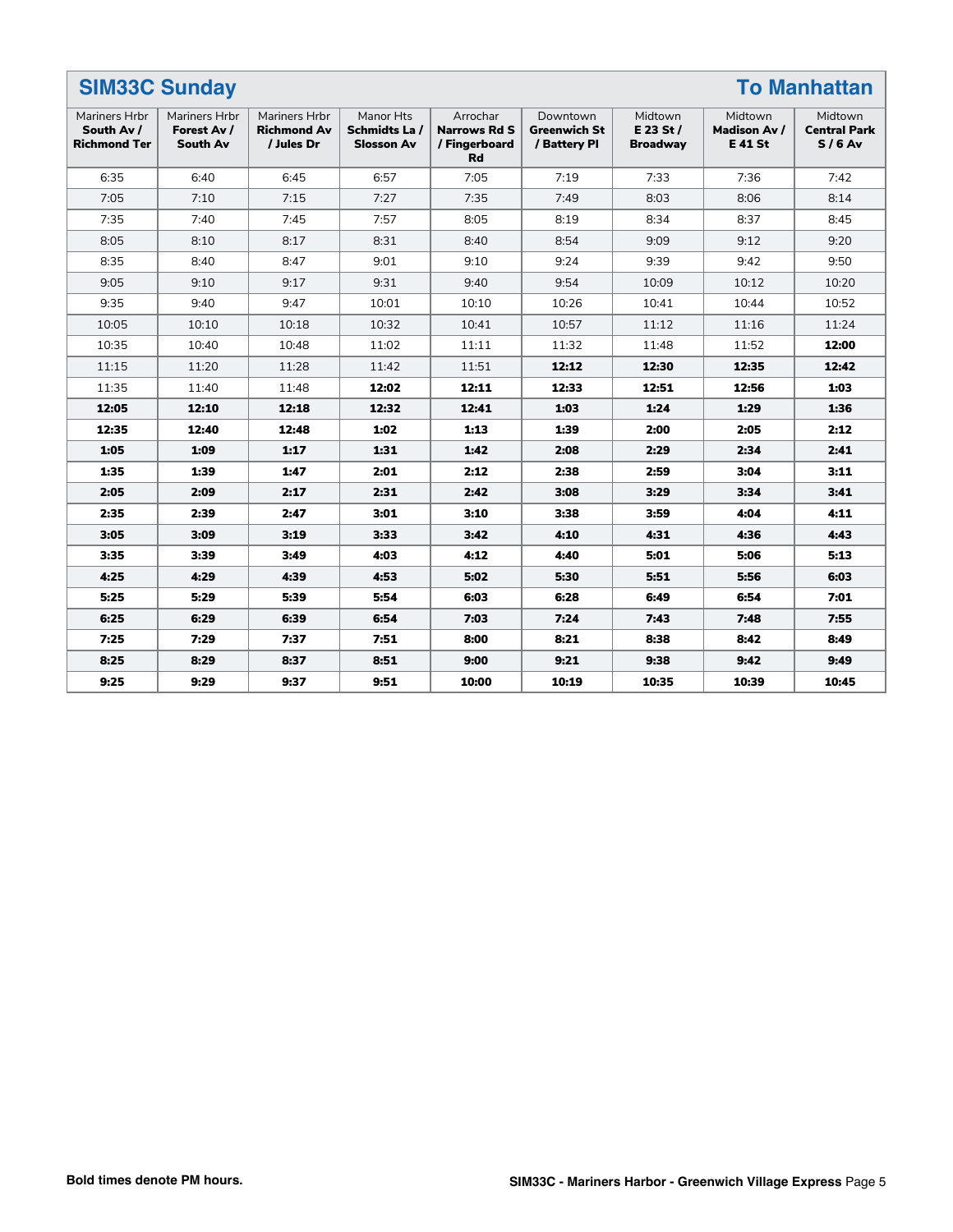| <b>SIM33C Sunday</b><br><b>To Mariners Harbor</b> |                           |                                           |                                                   |                                                    |                                                          |                                                           |
|---------------------------------------------------|---------------------------|-------------------------------------------|---------------------------------------------------|----------------------------------------------------|----------------------------------------------------------|-----------------------------------------------------------|
| Midtown<br><b>Central Park S / 6</b><br>Av        | Midtown<br>5 Av / W 40 St | Midtown<br>$E$ 23 St /<br><b>Broadway</b> | Downtown<br><b>Broadway / Morris</b><br><b>St</b> | Grasmere<br>Narrows Rd N/<br><b>Fingerboard Rd</b> | <b>Castleton Crnrs</b><br><b>Reon Av / Henning</b><br>St | Mariners Hrbr<br><b>Richmond Ter /</b><br><b>South Av</b> |
| 8:25                                              | 8:31                      | 8:35                                      | 8:49                                              | 9:01                                               | 9:05                                                     | 9:24                                                      |
| 8:55                                              | 9:01                      | 9:06                                      | 9:22                                              | 9:37                                               | 9:41                                                     | 10:00                                                     |
| 9:25                                              | 9:33                      | 9:38                                      | 9:54                                              | 10:09                                              | 10:15                                                    | 10:35                                                     |
| 9:55                                              | 10:03                     | 10:09                                     | 10:27                                             | 10:42                                              | 10:48                                                    | 11:08                                                     |
| 10:25                                             | 10:34                     | 10:40                                     | 10:58                                             | 11:13                                              | 11:19                                                    | 11:39                                                     |
| 10:55                                             | 11:04                     | 11:10                                     | 11:28                                             | 11:43                                              | 11:49                                                    | 12:09                                                     |
| 11:25                                             | 11:34                     | 11:40                                     | 11:58                                             | 12:13                                              | 12:20                                                    | 12:42                                                     |
| 11:55                                             | 12:04                     | 12:10                                     | 12:30                                             | 12:48                                              | 12:55                                                    | 1:19                                                      |
| 12:25                                             | 12:34                     | 12:42                                     | 1:04                                              | 1:22                                               | 1:29                                                     | 1:53                                                      |
| 12:55                                             | 1:04                      | 1:12                                      | 1:34                                              | 1:52                                               | 1:59                                                     | 2:23                                                      |
| 1:25                                              | 1:34                      | 1:42                                      | 2:06                                              | 2:24                                               | 2:31                                                     | 2:56                                                      |
| 1:55                                              | 2:04                      | 2:12                                      | 2:36                                              | 2:54                                               | 3:01                                                     | 3:26                                                      |
| 2:25                                              | 2:34                      | 2:42                                      | 3:07                                              | 3:25                                               | 3:32                                                     | 3:56                                                      |
| 2:55                                              | 3:06                      | 3:14                                      | 3:39                                              | 3:56                                               | 4:03                                                     | 4:27                                                      |
| 3:25                                              | 3:36                      | 3:43                                      | 4:08                                              | 4:25                                               | 4:32                                                     | 4:56                                                      |
| 3:55                                              | 4:05                      | 4:12                                      | 4:37                                              | 4:54                                               | 5:01                                                     | 5:25                                                      |
| 4:25                                              | 4:35                      | 4:42                                      | 5:07                                              | 5:24                                               | 5:31                                                     | 5:55                                                      |
| 4:55                                              | 5:05                      | 5:12                                      | 5:37                                              | 5:54                                               | 6:01                                                     | 6:25                                                      |
| 5:25                                              | 5:35                      | 5:42                                      | 6:07                                              | 6:24                                               | 6:31                                                     | 6:55                                                      |
| 6:05                                              | 6:15                      | 6:22                                      | 6:47                                              | 7:04                                               | 7:11                                                     | 7:35                                                      |
| 7:00                                              | 7:10                      | 7:17                                      | 7:38                                              | 7:55                                               | 8:02                                                     | 8:26                                                      |
| 7:55                                              | 8:05                      | 8:12                                      | 8:33                                              | 8:50                                               | 8:57                                                     | 9:20                                                      |
| 8:50                                              | 9:00                      | 9:07                                      | 9:25                                              | 9:42                                               | 9:49                                                     | 10:12                                                     |
| 9:50                                              | 10:00                     | 10:07                                     | 10:25                                             | 10:42                                              | 10:49                                                    | 11:12                                                     |
| 10:50                                             | 11:00                     | 11:07                                     | 11:25                                             | 11:42                                              | 11:48                                                    | 12:11                                                     |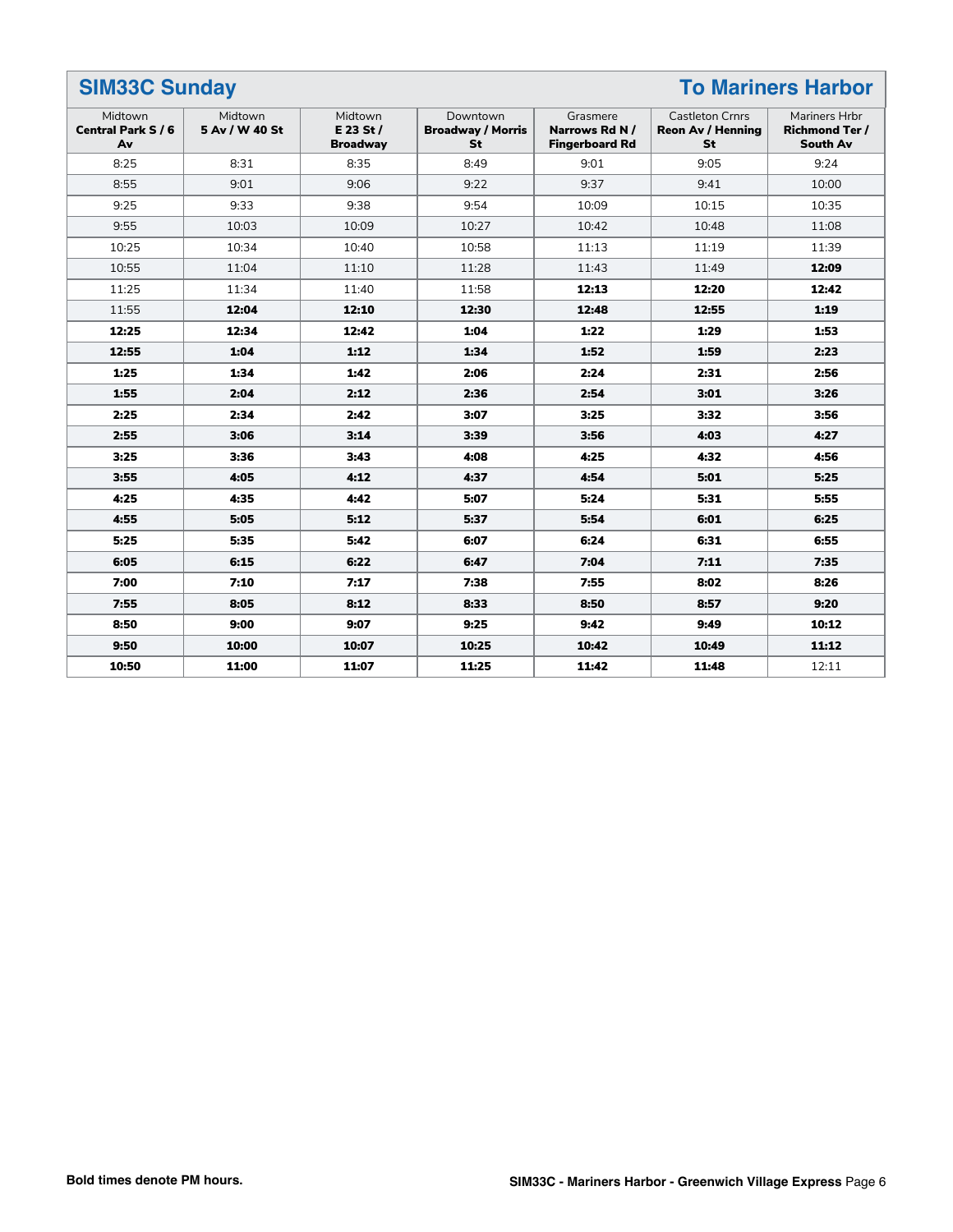# **SIM33C Bus Timetable**



Mariners Harbor - Greenwich Village Express via N Gannon Av

### Express Service

Effective June 26, 2022

For accessible subway stations, travel directions and other information: **Visit www.mta.info or call us at 511**

SIM33 Weekday Peak -SIM33c Off-Peak and Weekend via Verrazano-Narrows Bridge **Downtown Manhattan** Midtown Manhattan via Downtown and Hugh L. Carey Tunnel Fingerboard Rd SIM33/SIM33c -**Manhattan Staten Island** CENTRAL PARK Central Pk S St Johns Av Namor<br>Rota  $\mathbf{L}$ Hylan<br>Blvd  $\geq$ 57 St Targee St  $55S$ 54 St **Manhattan** SIM33c serves stops on Narrows Rd off-peak Midtown 48 St  $\geq$ and weekends Expy Manor  $l$  ast stop from 47 St Manhattan (First stop to Staten Island) Heights Greenwich Staten Island)  $\overline{\omega}$  $-W14St$  $-E$  13 St  $41.5t$ Slosson Av 40 St Village  $\lambda$  $\tilde{A}$  $\lambda v$ **Calculate**<br>Schmidts<br>La **Staten**  $H$ enning St- $\frac{1}{6}$ 34.St Island **Rei** "Rd  $32St$ Manor Rd Waverly P Waverly P Castleton Washington St Varick St Corners W Houston St W 23 St Gansevoort Blvd  $\overline{a}$ Mercer St Prince St  $\overline{z}$  $E$ <sub>23</sub> $\frac{2}{5}$  $-22st$ a Bradley Av.  $\overline{a}$ š Spring St 6 AV N Moore St Gannon Greenwich St Wooll ey Av Broac - Warren St Murray St Downtown  $14St$  $-13St$ North<br>End Av Willowbrook Rd Manhattan Waverly Pl Waverly Pl  $-WTC$  $\bullet$  $\overline{u}$ Vesey &<br>World Financial<br>attery Center esey Willowbrook Blvd  $\overline{4}$  $P<sub>k</sub>$ Battery W Houston St **Richmond Av** Carlisle St Vierrill Prince St Pk City Maple Pkwv  $6M$ م<br>آ -Broome St  $55$ Union Av via Verrazano-Narrows Bridge ă South Av-Monsey **Richmond Av** and Hugh L. Carey Tunnel W Broadway Armand St Jules Dr Grandview Av **Victory Blvd** ander Av Downtown n.  $\overline{\mathcal{O}}$ Yona Av õ  $\ddot{\tilde{\omega}}$ South Av Manhattan Worth St-ĬΩ Richmond<br>Terrace Chambers  $St - 5$ - Chambers St Arlington PI .<br>ගි Ē Brabant Mariners Barclay St Fulton St<sub>-C</sub> Harbor SIM033a19098  $w\overline{r}c$ Cortlandt St  $\overline{\mathtt{a}}$ 

Rector St

**Battery PI** 

via Verrazano-Narrows Bridge<br>and Hugh L.Carey Tunnel

- Rector St Morris St

| <b>SIM33/SIM33c MAP LEGEND</b> |                                                                                                                         |  |  |  |  |  |
|--------------------------------|-------------------------------------------------------------------------------------------------------------------------|--|--|--|--|--|
| Ferminal                       | ◯ Express Stop                                                                                                          |  |  |  |  |  |
| SIM33 Peak Service             | $\begin{array}{c}\n\bigcirc\n\end{array}\n\begin{array}{c}\n\text{Stops in direction} \\ \text{indicated}\n\end{array}$ |  |  |  |  |  |
| SIM33c Service                 | • Point of Interest                                                                                                     |  |  |  |  |  |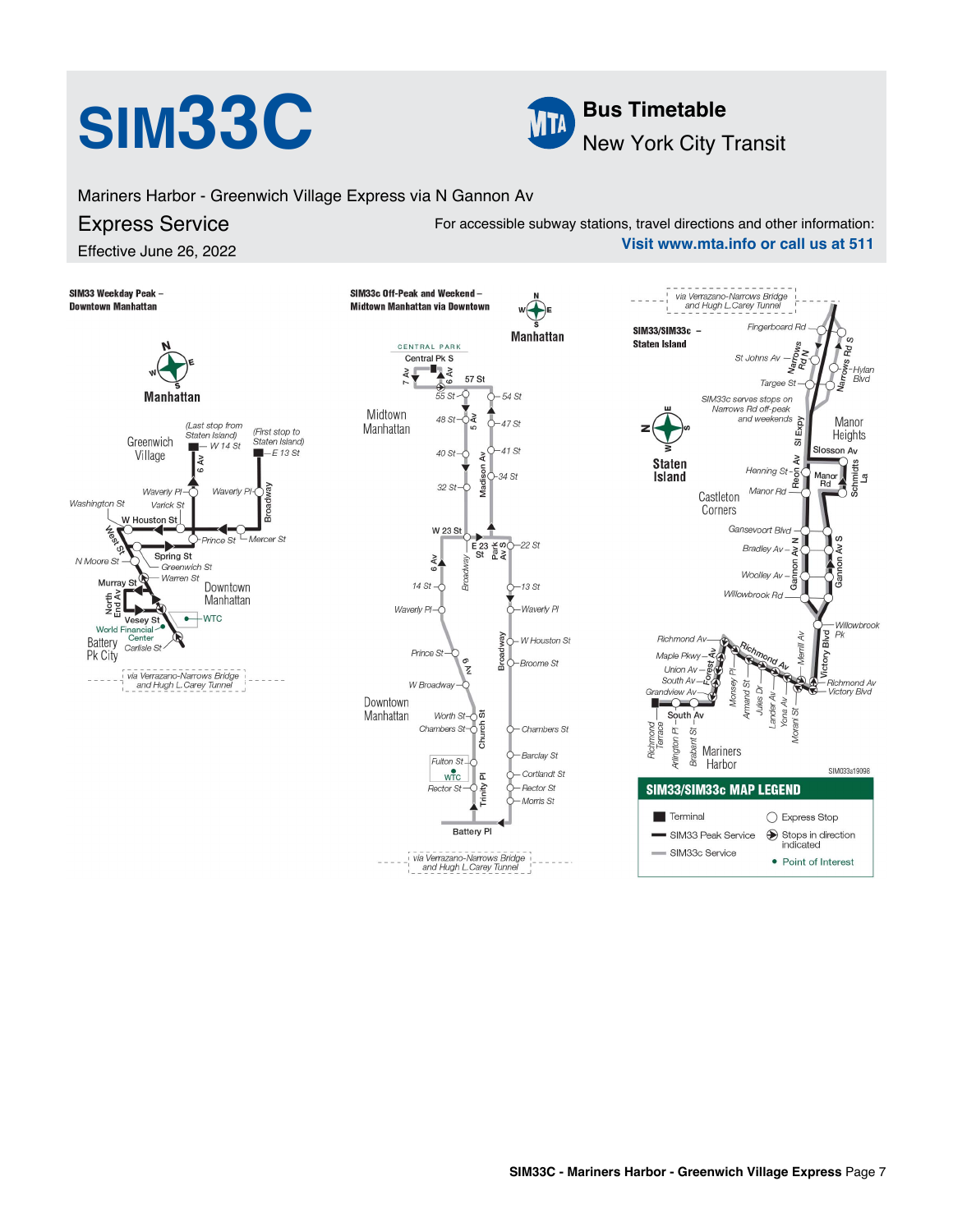**Fares** – MetroCard® is accepted for all MTA New York City trains (including Staten Island Railway - SIR), and, local, Limited-Stop and +SelectBusService buses (at MetroCard fare collection machines). Express buses only accept 7- Day Express Bus Plus MetroCard or Pay-Per-Ride MetroCard. All of our buses and +SelectBusService Coin Fare Collector machines accept exact fare in coins. Dollar bills, pennies, and half-dollar coins are not accepted. OMNY is the MTA's new fare payment system. Use your contactless card or smart device to pay the fare on buses and subways. Visit omny.info for details of the rollout.

**Free Transfers** – Unlimited Ride MetroCard permits free transfers to all but our express buses (between subway and local bus, local bus and local bus etc.) Pay-Per-Ride MetroCard allows one free transfer of equal or lesser value if you complete your transfer within two hours of the time you pay your full fare with the same MetroCard. If you pay your local bus fare with coins, ask for a free electronic paper transfer to use on another local bus.

**Reduced-Fare Benefits** – You are eligible for reduced-fare benefits if you are at least 65 years of age or have a qualifying disability. Benefits are available (except on peak-hour express buses) with proper identification, including Reduced-Fare MetroCard or Medicare card.

**Children** – The subway, SIR, local, Limited-Stop, and +SelectBusService buses permit up to three children, 44 inches tall and under to ride free when accompanied by an adult paying full fare.

**Terms and Conditions** – Fares and MetroCard use are subject to applicable tariffs and conditions of use.

### **Bus Operator Apple Award**

If you think your bus operator deserves an Apple Award--our special recognition for this service, courtesy and professionalism-- go to mta.info/customer-feedback or call 511 and give us the badge or bus number.

### **Holiday Service 2022**

**Reduced weekday service operates on:** Martin Luther King Day\*, Day After Thanksgiving\*.

**Saturday service operates on:** Presidents Day\*, Independence Day, Dec 26.

**Sunday service operates on:** Memorial Day, Labor Day, Thanksgiving Day, Christmas Day+, New Years Day+.

\* Special schedules for these days will be available at [mta.info](https://new.mta.info/) for express routes only.

+ Service information for the day preceding this holiday or holiday weekend will be provided on [mta.info](https://new.mta.info/), and on service notices posted on buses.

Information in this timetable is subject to change without notice. Traffic conditions and weather can affect running time.

| <b>Travel Help and Information</b>                     | <b>IF YOU SEE</b><br><b>SOMETHING, SAY</b><br><b>SOMETHING.</b>                                                |  |  |
|--------------------------------------------------------|----------------------------------------------------------------------------------------------------------------|--|--|
| One MTA<br>511<br>One Number.<br>Call 511 and say MTA. | <b>Be suspicious of</b><br>anything<br>unattended.<br>Tell a cop, an MTA<br>employee or call<br>1-888-692-7233 |  |  |
| TTY/TDD users only 711                                 | (1-888-NYC-SAFE).                                                                                              |  |  |
| <b>Online:</b> www.mta.info                            |                                                                                                                |  |  |

**Filing a Title VI Complaint** – MTA New York City Transit ("NYC Transit") and<br>MTA Bus Company are committed to providing non-discriminatory service to<br>ensure that no person is excluded from participation in, or denied the

To request more information about Title VI or to submit a written complaint if you believe that you have been subjected to discrimination, you may contact NYC<br>Transit's Office of Equal Employment Opportunity, 130 Livingston Street, 3rd Floor,<br>Brooklyn, NY 11201.

In addition to your right to file a complaint with NYC Transit and MTA Bus<br>Company, you have the right to file a Title VI complaint with the U.S. Department<br>of Transportation, Federal Transit Administration, Office of Civi